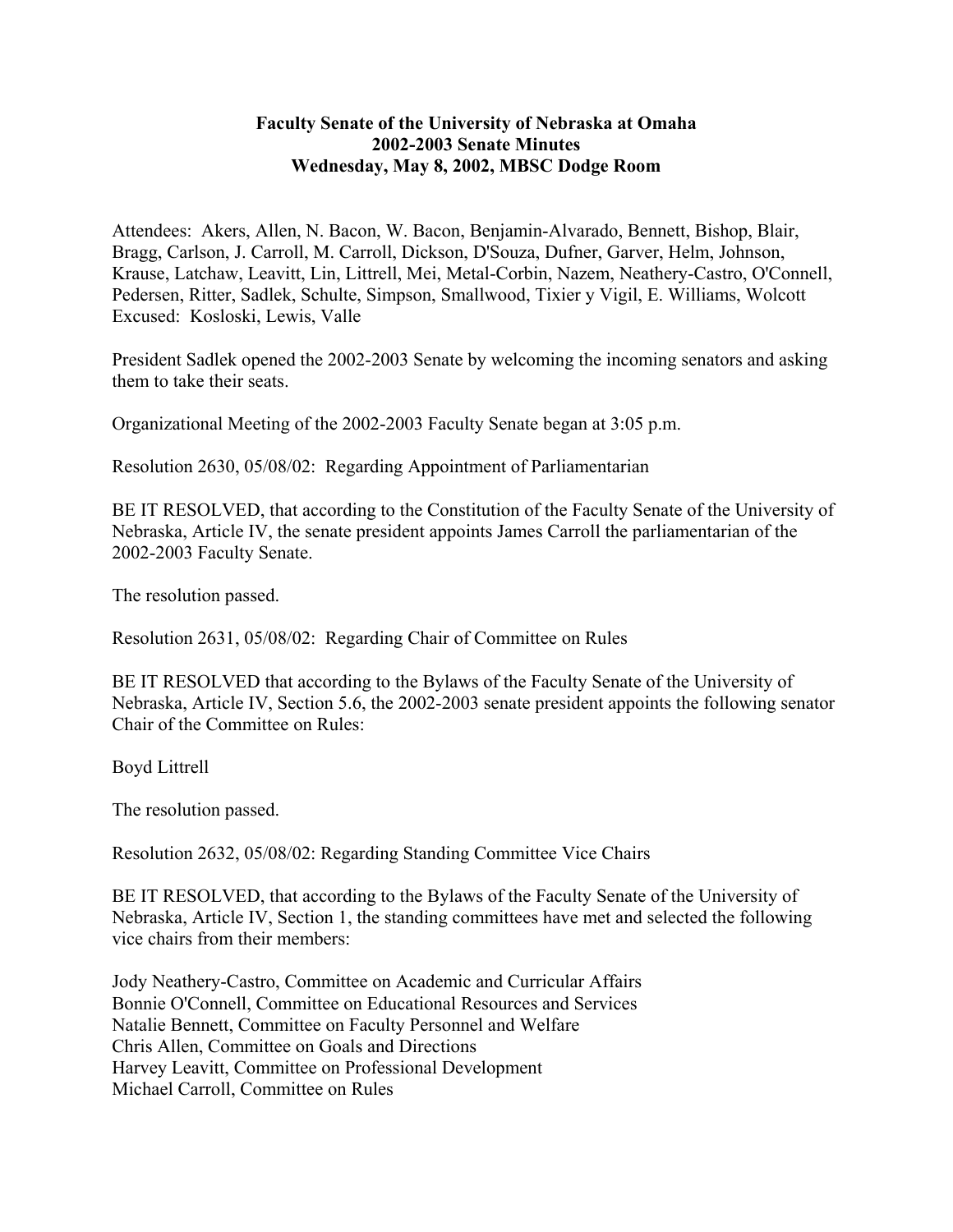The resolution passed.

New Business for the 2002-2003 Senators:

On behalf of the Committee on Rules, Senator Littrell moved the following resolutions:

Resolution 2633, 05/08/02: University Committees:

Academic Planning Council:

BE IT RESOLVED, that the following names go forward as the Faculty Senate's representatives to the University Academic Planning Council from the Committee on Academic and Curricular Affairs and the Committee on Goals and Directions each for a one-year term from 05/08/02, through 05/09/03, to

Ethel Williams, Committee on Academic and Curricular Affairs (to be reappointed) Bruce Garver, Committee on Goals and Directions (to replace Ann Coyne)

Technology Resources & Services:

BE IT RESOLVED, that the following names go forward as three-year appointments from 08/01/02, through 07/31/05, to the University Committee on Technology Resources & Services:

James Akers (to be reappointed) Tracy Bridgeford (to replace Robert Egan) Dennis Roncek (to be reappointed) TBA (to replace Leah Pietron)

Facilities Planning:

BE IT RESOLVED, that the following name go forward as a three-year appointment from 08/01/02, through 07/31/05, to the University Committee on Facilities Planning:

Steve Williams (to replace Jack Armitage)

Honors and Awards:

BE IT RESOLVED, that the following names go forward as three year appointments from 08/01/02, through 07/31/05, to the University Committee on Honors and Awards:

Jeanette Seaberry (reappointed)

Judicial Committee: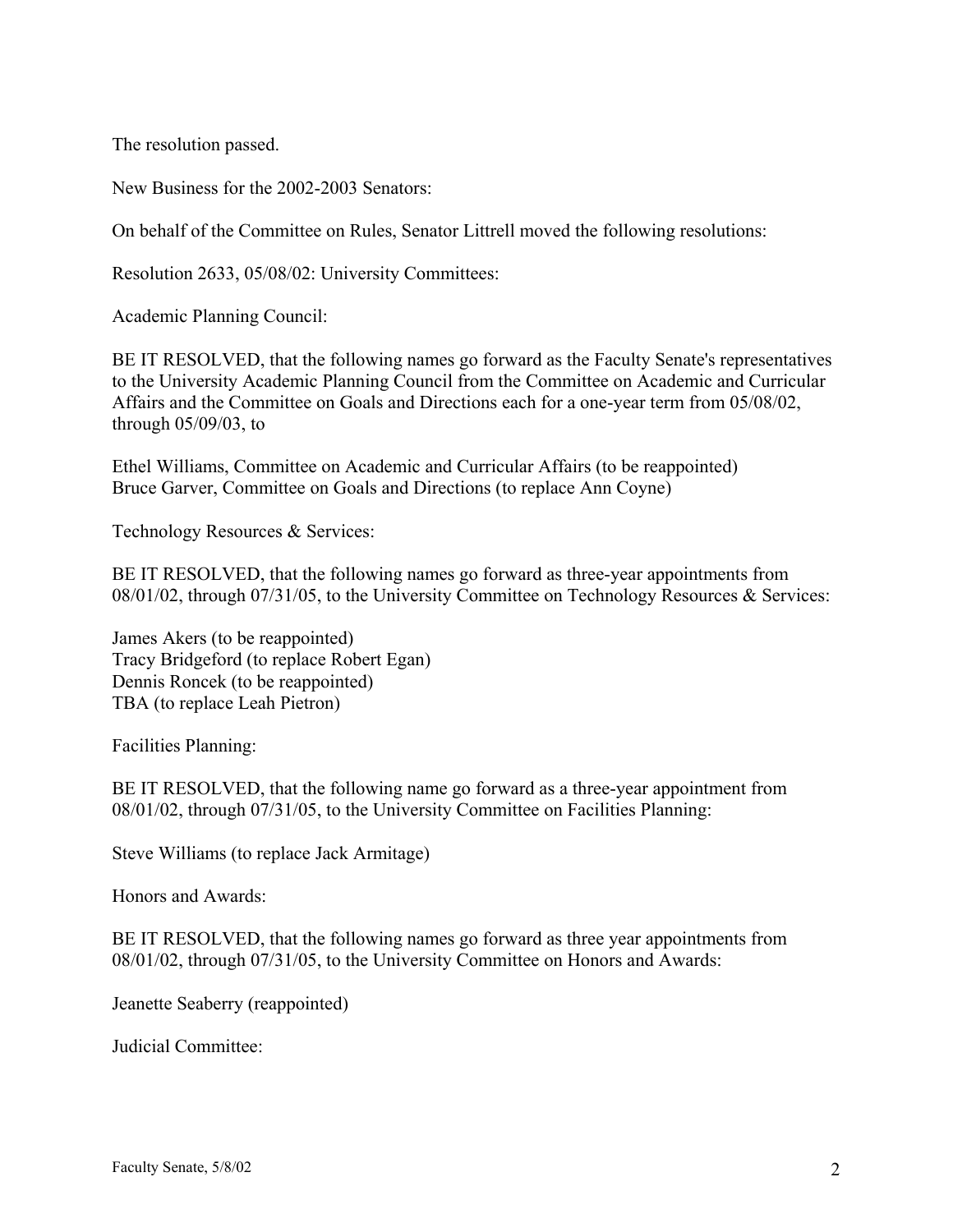BE IT RESOLVED, that the following names go forward as three-year reappointments, from 08/01/02 through 07/31/05, to the University Judicial Committee:

Sue Maher (to replace Judy Harrington) Claudette Lee (to be reappointed) Glenn Sowell (to be reappointed)

Library and Learning Resources:

BE IT RESOLVED, that the following names go forward as three-year appointments from 08/01/02, through 07/31/05, to the University Committee on Library and Learning Resources:

Tatyana Novikov (to replace James Czarnecki) Saundra Wetig (to replace Rebecca Pasco)

Parking Advisory Committee:

BE IT RESOLVED, that the following names go forward as three-year appointments from 08/01/02, through 07/31/05, to the

University Parking Advisory Committee:

TBA (replacing Frederic Laquer) Burch Kealey (replacing John Noble)

Undergraduate Academic Appeals:

BE IT RESOLVED, that the following names go forward as three-year appointments from 08/01/02, through 07/31/05, to the

University Committee on Undergraduate Academic Appeals:

Juliette Parnell-Smith (to replace James Carroll) Sheryl McGlamery (to reappoint)

The resolution passed.

Resolution 2634, 05/08/02: UNO Chapter of AAUP:

BE IT RESOLVED, that the senate president appoints the following senator, who is also a AAUP member, as the senate representative for a one year appointment from 05/08/02, through 05/09/03, to the UNO Chapter of AAUP:

Bonnie O'Connell (to replace Senator Greg Sadlek)

The resolution passed.